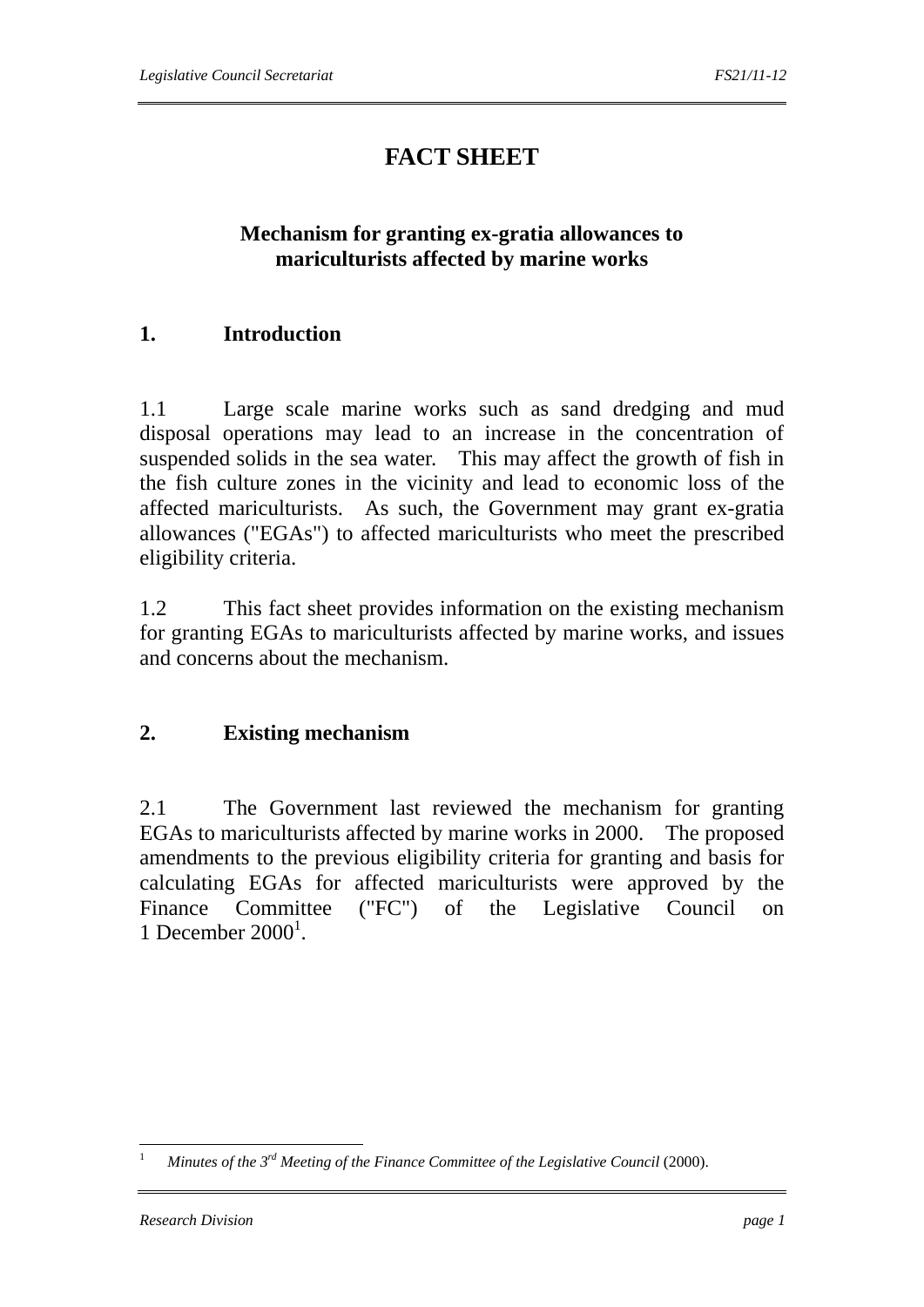### Eligibility criteria

2.2 According to the existing mechanism, EGAs are payable to mariculturists affected by marine works if one of the following eligibility criteria is met:

- (a) "suspended solids test" the concentration of suspended solids in the sea water of a fish culture zone in the vicinity is 100% more than the highest level recorded at the zone during the five years before commencement of the marine works concerned, or the concentration of suspended solids reaches 50 milligrams per litre of sea water<sup>2</sup>; or
- (b) "proximity test" the shortest water distance between the designated boundary of a sand dredging or mud disposal operation and the gazetted zone boundary of a fish culture zone is five kilometres or less, regardless of the concentration of suspended solids in the sea water<sup>3</sup>. For sand dredging and mud disposal operations carried out more than five kilometres away and other types of marine works such as reclamation, the "suspended solids test" will continue to apply.

2.3 Under the "proximity test", eligible mariculturists would be granted a one-off payment of EGAs for the first two years of a marine works project before commencement of the works. Within the two years covered by the EGAs, the mariculturists concerned would not be granted additional EGAs in relation to any other marine works near the affected fish culture zones even if the concentration of suspended solids exceeds the prescribed levels of the "suspended solids test". However, EGAs may be granted again upon expiry of the first two-year period if the criterion of the "suspended solids test" is met.

 $\frac{1}{2}$ The "suspended solids test" was endorsed by FC of the then Legislative Council in 1993.

<sup>3</sup> The Government introduced the "proximity test" as an eligibility criterion in 2000 considering that fish culture zones located close to sand dredging and mud disposal operations might be subject to increased risk of fish loss at the initial stages of the works. The five kilometres yardstick was derived from general experience and data relating to marine works carried out since the introduction of the "suspended solids test" in 1993.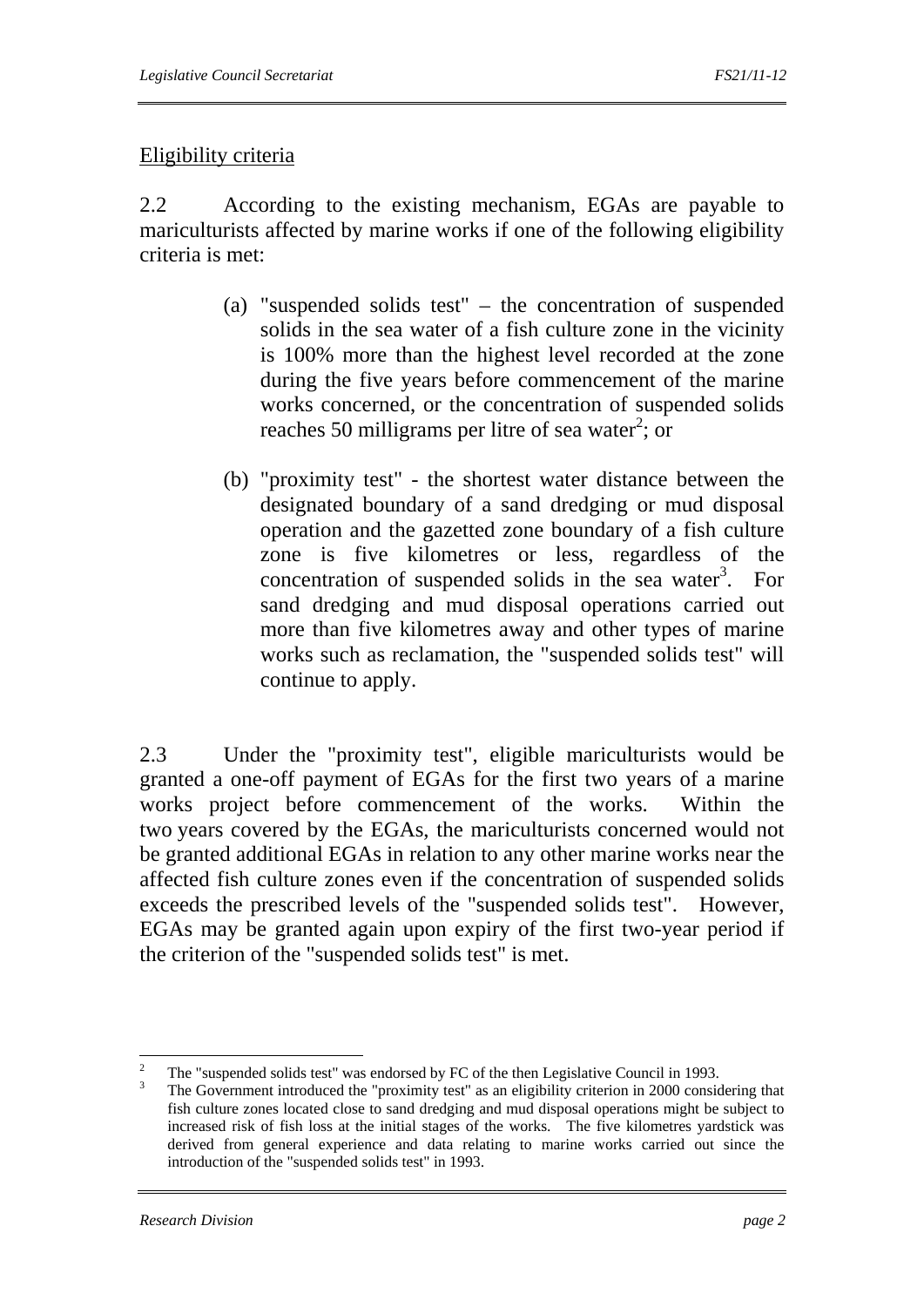2.4 The Government will set up an inter-departmental working group comprising representatives from the Agriculture, Fisheries and Conservation Department, Lands Department, Home Affairs Department and other relevant departments, where necessary, to consider whether the mechanism of granting EGAs should be activated to process the applications of the eligible mariculturists having regard to the criteria referred to in paragraph 2.2.

#### Components of the ex-gratia allowances

2.5 Eligible mariculturists are required to make an irrevocable option to continue, suspend or cease their mariculture operations for establishing the basis for calculating the EGAs payable. The components of the EGAs granted under the different options are as follows:

- (a) continuing mariculture operations in the same place at the mariculturists' own risk – eligible for an EGA equivalent to 50% of the notional loss of income, i.e. the difference between gross income and operational expenses<sup>4</sup>, for a normal two-year fish culture cycle;
- (b) suspending mariculture operations for two years eligible for an EGA equivalent to the notional loss of income for a normal two-year fish culture cycle, and loss of working capital<sup>5</sup>; and
- (c) ceasing mariculture operations permanently eligible for an EGA equivalent to the notional loss of income for a normal two-year fish culture cycle, loss of working capital, and loss of capital investment in rafts, cages and other essential farm equipment<sup>6</sup>.

 $\frac{1}{4}$  The calculation of gross income is based on fish production and fish price data over a five-year period to minimize the effect of short-term fluctuations. Operational expenses include, among other things, the cost of fry based on a five-year average of prices and fuel expenses for farm equipment.

The calculation of loss of working capital is based on the loss of the younger fish stock which is reared for less than one year and has little market value when disposed of if the mariculturists suspend or cease their operations.

The calculation of loss of capital investment takes into account the residual value of rafts, cages and other essential farm equipment.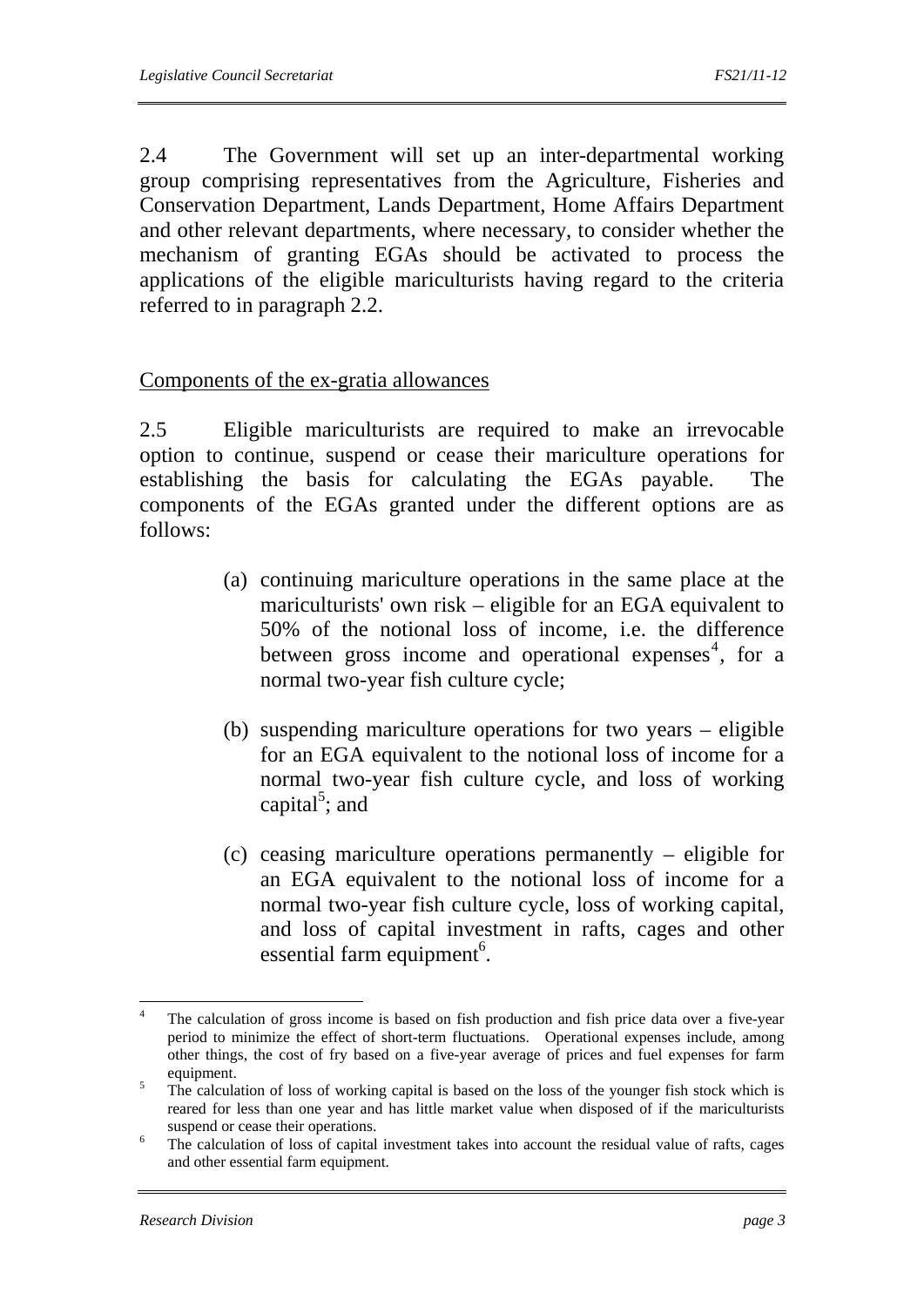## **3. Issues and concerns**

3.1 When the Government conducted the last review on the mechanism for granting EGAs to mariculturists affected by marine works in 2000, stakeholders had raised concern about the adequacy of the five-kilometre water distance criterion under the "proximity test". They had also suggested raising the EGA rates<sup>7</sup>.

3.2 At the FC meeting on 1 December 2000 when the proposed amendments to the previous arrangements for granting EGAs to mariculturists affected by marine works were considered, some members queried why reclamation projects were not included under the proposed "proximity test" and urged the Government to review the matter seriously. The Government pointed out that reclamation released far less sediments into the water when compared with sand dredging or mud disposal works, and mariculturists would still be eligible for EGAs under the "suspended solids test" irrespective of the nature of marine works $8$ .

3.3 At the Council meeting of 11 March 2009, a Member raised a question on whether the Government would review the eligibility criteria for granting EGAs to mariculturists affected by marine works, such as considering extending the shortest water distance to "15 kilometres or less" under the "proximity test" and lowering the prescribed concentration level of suspended solids under the "suspended solids test"<sup>9</sup>.

3.4 The Government replied that the yardstick of five kilometres adopted under the "proximity test" was derived from the general condition and data relating to marine works carried out since the introduction of the "suspended solids test" in 1993. Three major sand dredging projects carried out between 1993 and 2000 caused the concentration of suspended solids in the nearby fish culture zones to exceed the level prescribed under the "suspended solids test", thereby triggering the mechanism of granting EGAs to the affected mariculturists. The distance between these three projects and the fish culture zones concerned was less than five kilometres.

 $\frac{1}{7}$  Agriculture, Fisheries and Conservation Department and Environment and Food Bureau (2000), and Environment and Food Bureau (2000).<br><sup>8</sup> *Minutes of the 3<sup>rd</sup> meeting of the Finance Committee of the Legislative Council* (2000).<br>9 *Official Record of Proceedings of the Legislative Council* (2009).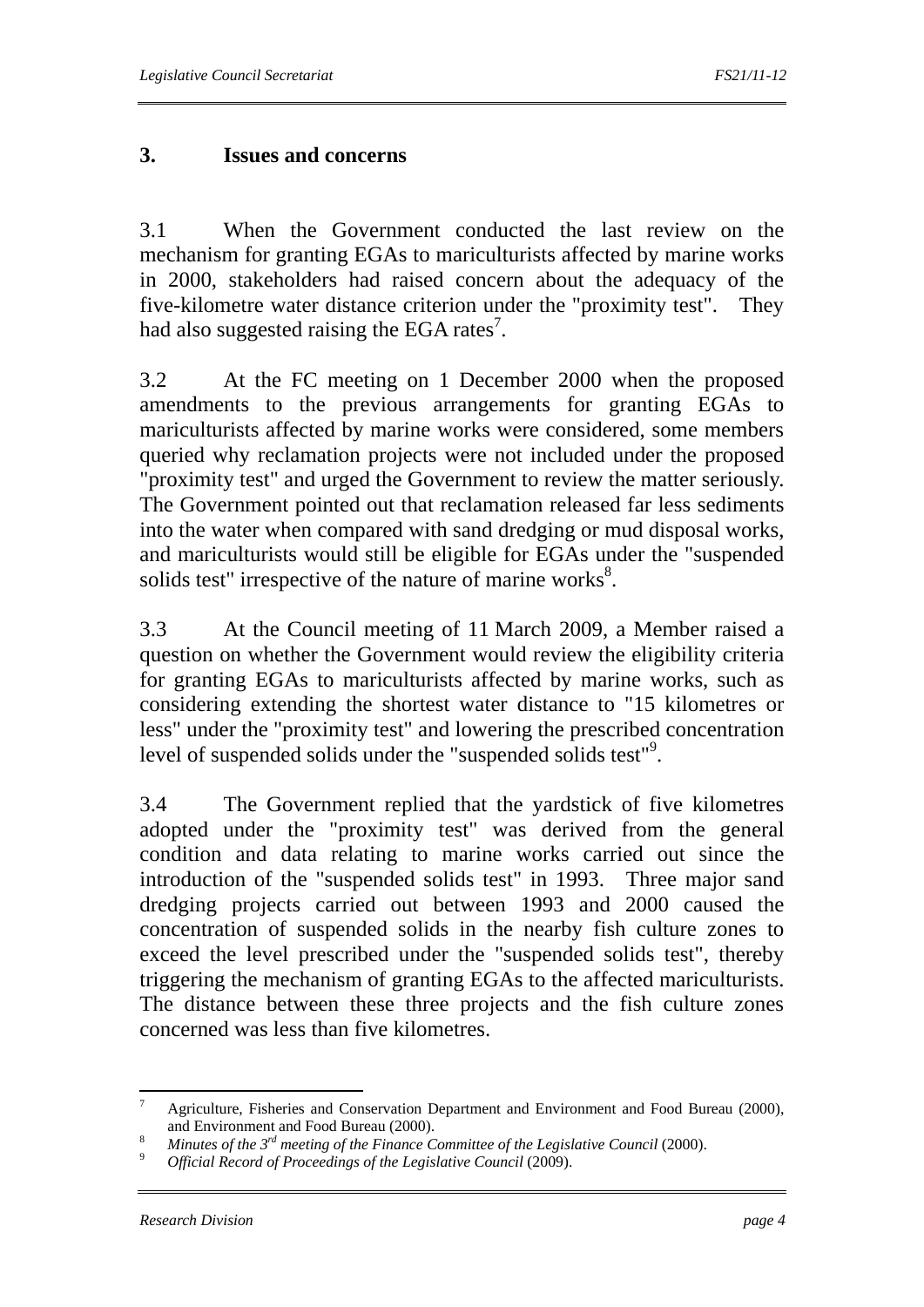3.5 The Government further advised that there were four sand dredging or mud disposal projects meeting the "proximity test" since its introduction in 2000, and EGAs were granted to mariculturists in six affected fish culture zones as a result. Nonetheless, these projects did not cause the concentration of suspended solids in the water to exceed the prescribed level or lead to abnormal fish kills in the fish culture zones which were more than five kilometres away.

3.6 With regard to the "suspended solids test", the Government stated that it had been very prudent to set the level of concentration of suspended solids at 50 milligrams per litre when drawing up the "suspended solids test" in 1993, taking into account relevant scientific studies, the local species of culture fish and mariculture environment. According to relevant scientific studies, fishes generally would not die unless the concentration of suspended solids reached several thousand milligrams or above per litre of water. Given that fishes might be affected due to failure to adapt to a sudden and substantial increase in the concentration of suspended solids in the sea water within a short period of time, the Government had introduced another criterion i.e. affected mariculturists would be eligible for EGAs if the concentration of suspended solids in the sea water of a fish culture zone was 100% more than the highest level recorded at the zone during the five years before commencement of the marine works in the vicinity.

3.7 Based on the above information, the Government considered that the existing "suspended solids test" and "proximity test" had provided adequate protection for mariculturists affected by marine works.

Research Division 8 March 2012 Tel: 3919 3636

*------------------------------------------------------------------------------------------------------------------------------------------ Fact sheets are compiled for Members and Committees of the Legislative Council. They are not legal or other professional advice and shall not be relied on as such. Fact sheets are subject to copyright owned by the Legislative Council Commission (the Commission). The Commission permits accurate reproduction of fact sheets for non-commercial use in a manner not adversely affecting the Legislative Council, provided that acknowledgement is made stating the Research Division of the Legislative Council Secretariat as the source and one copy of the reproduction is sent to the Legislative Council Library.*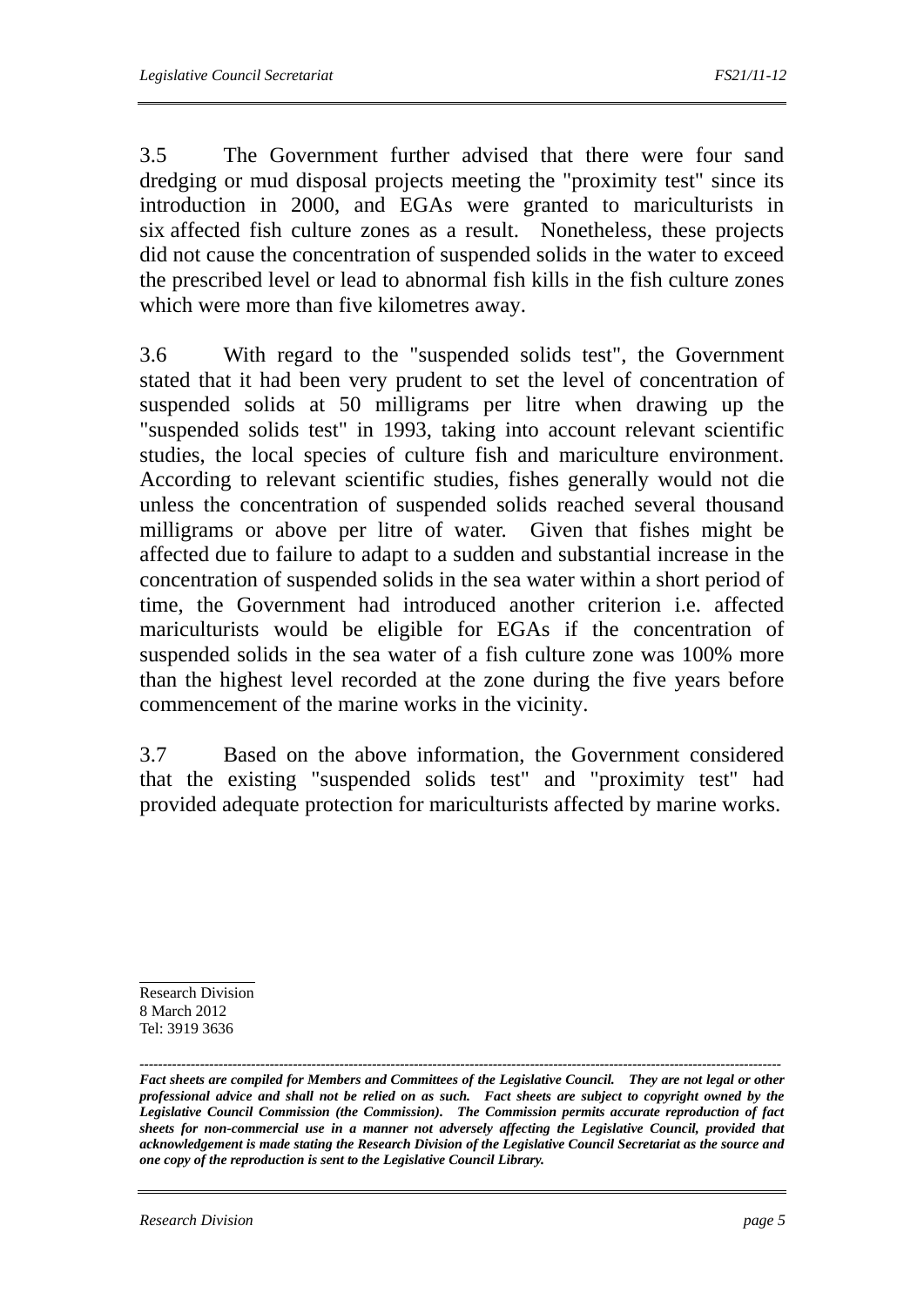## **References**

- 1. Agriculture, Fisheries and Conservation Department and Environment and Food Bureau. (2000) *Review of Ex-gratia Allowances for Fishermen and Mariculturists Affected by Marine Works Projects in Hong Kong Waters*. Paper submitted to the Panel on Health Services of the Legislative Council for information on 13 November 2000. LC Paper No. CB(2)200/00-01(07).
- 2. Environment and Food Bureau. (2000) *Capital Works Reserve Fund Head 701 – Land Acquisition: Ex-gratia allowances for mariculturists affected by marine works projects in Hong Kong waters.* Paper submitted to the Finance Committee of the Legislative Council for discussion on 1 December 2000. FCR(2000-01)47.
- 3. Environment and Food Bureau et al. (2002) *Note for Finance Committee – Ex-gratia Allowances relating to Land Resumption, Clearance and Marine Works in Hong Kong Waters.* Available from: http://www.legco.gov.hk/yr01-02/english/fc/fc/papers/f-feb01be.pdf [Accessed March 2012].
- 4. *Minutes of Meeting of the Panel on Health Services of the Legislative Council.* (2000) 13 November. LC Paper No. CB(2)424/00-01.
- 5. *Minutes of the 15th Meeting of the Finance Committee of the Legislative Council.* (2000) 23 June. LC Paper No. FC160/99-00.
- 6. *Minutes of the 3rd Meeting of the Finance Committee of the Legislative Council.* (2000) 1 December. LC Paper No. FC41/00-01.
- 7. *Official Record of Proceedings of the Legislative Council.* (2009) 11 March.
- 8. Planning and Lands Bureau. (2000) *Capital Works Reserve Fund Head 701 – Land Acquisition: Ex-gratia allowances for fishermen and mariculturists affected by marine projects in Hong Kong waters.* Paper submitted to the Finance Committee of the Legislative Council for discussion on 23 June 2000. FCR(2000-01)40.